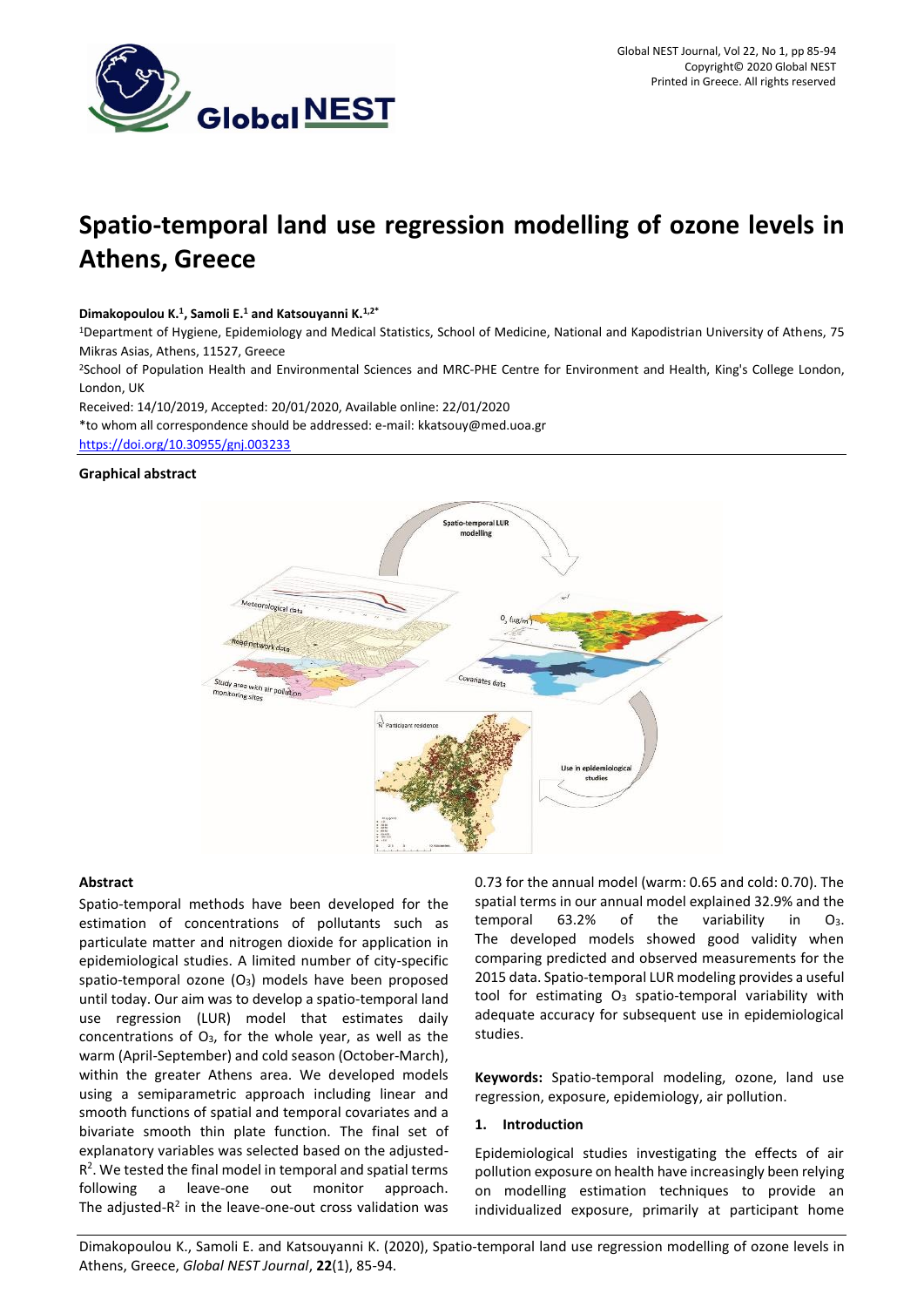addresses and in large study samples (Beelen *et al.*, 2014; Dimakopoulou *et al.*, 2014; Kirrane *et al.*, 2015; Lee *et al.*, 2016; Ostro *et al.*, 2015; Raaschou-Nielsen *et al.*, 2013). The advantage of these exposure assessment methods is that they take into account the variability of air pollution concentrations at fine spatial scale, leading to a possible decrease in exposure measurement error and increase in statistical power.

Among the most common methods applied to estimate exposure concentrations are chemical transport models (CTM) (Jerret *et al.*, 2005), land use regression models (LUR) (Beelen *et al.*, 2013; Eeftens *et al.*, 2012; Gryparis *et al.*, 2007; Gryparis *et al.*, 2014) and models that use satellite-based aerosol optical depth (AOD) data (Dadvand *et al.*, 2014; Kloog *et al.*, 2014). All of the aforementioned approaches can be extended to account for both the temporal and spatial concentration variations. Therefore, they are able to predict both short- or long-term exposure estimates, a useful for different epidemiological study designs. Such spatio-temporal models have been developed primarily for particles (PM) and nitrogen dioxide (NO2) and have been applied in epidemiological studies in the USA (Maynard *et al.*, 2007; Puett *et al.*, 2011) and in Europe (Dadvand *et al.*, 2013; Katsoulis *et al.*, 2013; Dimakopoulou *et al.*, 2017). The association between short-term O<sub>3</sub> exposure and health is considered as serious as the adverse health effects of PM exposure (Brunekreef *et al.*, 2012). Moreover, there is a recent debate about the effects of long-term exposure to  $O_3$  on health (Schwartz, 2016). However, despite these issues only few studies have developed models for predicting ozone  $(O_3)$ concentrations.

 $O<sub>3</sub>$  is a main component of the photochemical air pollution cloud and a powerful oxidising agent (EEA, 2011). It is an extremely reactive gas created by the reaction of trafficrelated pollutants, such as nitrogen oxides (NOx) and volatile organic compounds (VOCs) with sunlight (WHO, 2014). O3 is a secondary pollutant with spatio-temporal variations. O<sub>3</sub> concentrations are lower in urban areas compared with the suburbs and rural areas. This is because emissions of NO tend to scavenge O<sub>3</sub> and convert it into NO<sup>2</sup> and oxygen (O2) (Stedman and Kent, 2008). O3 variation also depends on meteorology (mainly on solar radiation but also on ambient temperature, relative humidity and wind speed) with  $O<sub>3</sub>$  concentrations displaying a summer maximum in urban areas (Monks, 2000).

Previous studies have shown that short-term exposure to O<sup>3</sup> has adverse effects on pulmonary function, respiratory symptoms, while it is associated with increased medication usage, morbidity and mortality (WHO, 2008,2013; EPA, 2009; Karakatsani *et al.*, 2017; Samoli *et al.*, 2017). On the other hand, the evidence on mortality effects of long-term exposure to O<sub>3</sub> is inconclusive (Jerrett *et al.*, 2009; Brunekreef *et al.*, 2012; Atkinson *et al.*, 2016), while recent studies suggest an association between longterm exposure and reduced lung capacity and increased asthma incidence (WHO, 2013).

Only few models have been developed for  $O<sub>3</sub>$  exposure assessment in epidemiological studies. Adam-Poupart *et al.* (2014) developed three different spatio-temporal models (a LUR mixed effects model, a Bayesian maximum entropy (BME) and a kriging method model) to predict summer ground-level  $O_3$  in Quebec, Canada. They compared the models with leave-one-out cross validation (LOOCV) and found that the combination of LUR and BME methods reduced the estimation errors. A recent study in the USA (Wang *et al.*, 2016) improved the accuracy of the spatio-temporal estimates of  $O<sub>3</sub>$  in the Los Angeles Basin, by including a smoothed spatial CTM output in their spatiotemporal LUR model. To our knowledge, only spatial LUR models have been developed in Europe in order to assess O<sup>3</sup> exposure for long-term epidemiological studies in Sweden (Malmqvist *et al.*, 2014) and the Netherlands (Kerckhoffs *et al.*, 2015).

In the present paper we develop and validate a spatiotemporal LUR model for O<sub>3</sub> concentrations, using data from 2001 to 2014, which estimates daily concentrations of O3, for the whole year, warm (April  $1<sup>st</sup>$  to  $30<sup>th</sup>$  September) and cold season (October  $1<sup>st</sup>$  and  $31<sup>st</sup>$  March), within the greater Athens area, Greece. Our goal is to develop a useful tool that can predict daily maximum 8-hour average O<sup>3</sup> concentrations in urban settings and that can be used in various epidemiological study designs.

## **2. Materials and methods**

#### *2.1. O<sup>3</sup> monitoring data*

We obtained hourly ground-level  $O_3$  observations for 2001 through 2014 from the fixed air pollution monitoring network, run by the Ministry of Environment and Energy (http://www.ypeka.gr/) in the greater Athens area.



**Figure 1**. Map of the geographical location of the 12 fixed monitoring sites operated by the Ministry of Environment and Energy, at the greater Athens area, Greece and the land use data included in the developed model

We calculated the daily maximum 8-hour average ozone concentration to represent daily exposure and included all available data. All sites used the same monitoring technology and complied with the E.U. Directives (Directive, 2008/50/EC). UV absorption was used to measure O<sub>3</sub>. In Athens, the number of O<sub>3</sub> monitoring stations ranged from 9 to 12 stations during 2001–2014,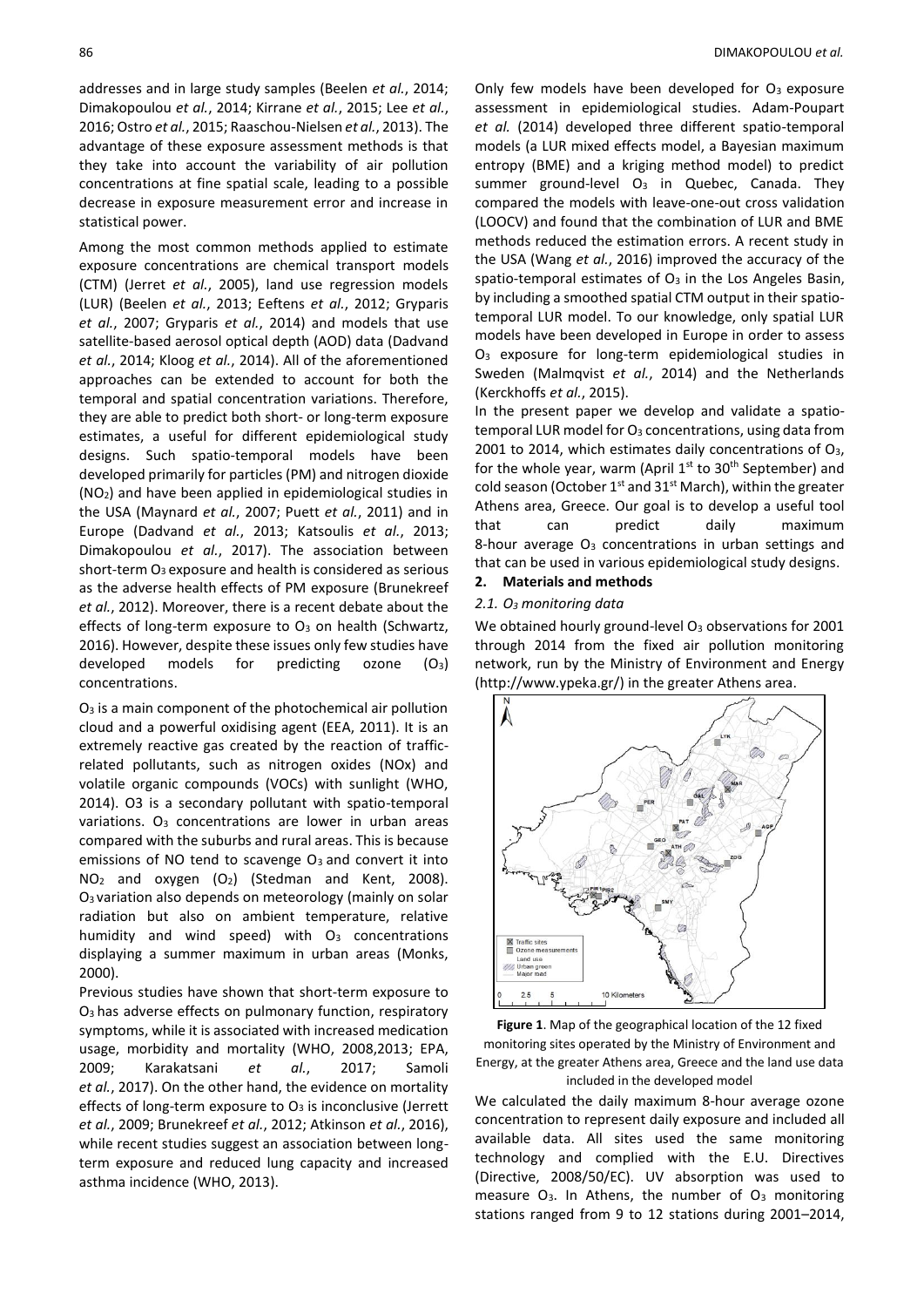resulting in 48,137 total observations (station-days). Figure 1 shows the study area and the geographical location of the monitoring sites.

#### *2.2. Road density data*

We used traffic counts from field measurements carried out by the Ministry of Infrastructure, Transport and Networks (MITN) (http://www.yme.gr/), traffic data from projects conducted by the municipality authorities and our own on-site measurements. The integration method of all the available traffic data for the study area and the validation procedures applied have been described in detail elsewhere (Gryparis *et al.*, 2014).

#### *2.3. Meteorological data*

We obtained meteorological data from the fixed meteorological site located at the center of Athens (National Observatory of Athens, Thissio) for the years 2001–2014. We extracted mean daily temperature (°C), relative humidity (%), wind speed (m/s), barometric pressure (mb), total solar radiation (Wh/m<sup>2</sup>/day), average solar radiation between hours 4 am and 7 pm (Wh/m<sup>2</sup> /day), average solar radiation between hours 10 am and 3pm (Wh/m<sup>2</sup>/day), cloud coverage (oktas) and wind direction (north, south, east, west).

## *2.4. Other predictor variables for spatial variability*

In total, 87 potential predictor variables of O<sup>3</sup> concentrations spatial variability were extracted by conducting GIS analyses. These variables are trafficrelated, characterize land use and population density in different buffers around the fixed air pollution monitoring sites. The geographical coordinates of each monitoring site were obtained through the Ministry of Environment and Energy. The buffer zones used for traffic-related variables were: 25, 50, 100, 300, 500 and 1000mand were selected to take account of known dispersion patterns (Beelen *et al.*, 2013). Total traffic load was calculated as length of the road segment multiplied by traffic intensity and divided by road segment for all roads within each buffer zone. We also calculated the length of the road segments in different buffer zones around the fixed monitoring sites, traffic intensity on the nearest road to the fixed monitoring site and inverse distance to the nearest road to the fixed monitoring site. Moreover, we extracted the same traffic variables by including only major roads (road-width category ≥ 5). Land use data was available from CORINE (COordination and INformation on the Environmental programme, initiated by the European Commission) for year 2000. Definitions of the ESCAPE study were used (Beelen *et al.*, 2013) to characterize land use (high density residential areas, low density residential areas, industry, port, urban green and semi natural plus forested areas). In addition, we used building and population density data for 2001 (data obtained from the Hellenic Statistical Authority – EL. STAT.). The buffer zones used for land use variables were 100, 300, 500, 1000 and 5000 m. Areas of different land cover use, building and population density were calculated in  $m^2$ , within each buffer zone. Finally, the altitude of the monitoring sites was obtained from the Ministry of Environment and Energy.

#### *2.5. Developmentofmodels*

We developed semi-parametric spatio-temporal land use regression models to predict  $O_3$  concentrations measured at fixed monitoring sites for the whole year, warm and cold season. The model development methods have been described in detail elsewhere (Gryparis *et al.*, 2014). In brief, we developed spatio-temporal semiparametric models,oftheform:

$$
\log{\text{poly}}_j = W_{ij}^T \beta + \sum_{l=1}^q f_l(s_{l,jj}) + h(\text{geog}_{ij}) + \varepsilon_{ij},
$$
\n(1)

where log.poll<sub>ij</sub> is the log-transformed measurement of  $O_3$  at location i on day j,  $f_1(.)$  l = 1,2,...,q, is an unspecified smooth function reflecting the non-linear effect of covariate  $s$ <sub>l,ij</sub> on log-transformed pollutant's concentration log.pollij, SI,ij stands for the I<sup>th</sup> smoothed covariate, geog<sub>ij</sub> = (latitudei, longitudej), h is a bivariate smooth function of geographical coordinates (latitude and longtitude), and W<sub>ij</sub> is the vector of covariates that have a linear effect on log.poll<sub>ij</sub>. In summary, our model consists of covariates that have either a linear effect or a smooth effect on the outcome and of a bivariate smooth function of geography accounting forthe remaining residual correlation. We assume that the errors  $\varepsilon_{ij}$  are independent normal variables, with mean 0 and constant variance σ<sup>2</sup>ε. Degrees of freedom were estimated via REML.

The final variables included in the annual model were different years (2002 to 2014; 2001 is the reference category), the day of the week (Monday to Saturday; Sunday is the reference category), wind direction (east, south, west; north isthe reference category) and cloud coverage (oktas). Also, we used penalized splines to model temperature (3 degrees of freedom), relative humidity (3 degrees of freedom), wind speed (3 degrees of freedom), average solar radiation between 10 am and 3 pm (8 degrees of freedom), day count (10 degrees of freedom). A bivariate smooth function (thin plate spline) of geography was used to account for remaining residual spatial correlation. Traffic load on the nearest major road (veh day $^{-1}$  m), length of the major road segments (m) in a buffer of 500m around the fixed O<sup>3</sup> monitoring sites and Urban Green land use class  $(m^2)$  in a buffer of 300 m around the fixed sites, were expressed as linearterms.

Thefinalspatio-temporal LURmodelforwarm&coldseason O<sup>3</sup> concentrations accounted for the same variables at the temporal scale as the annual model. Significant spatial covariates were for warm season model: traffic load on the nearest major road (veh day<sup>-1</sup>m), urban green land cover in a buffer of 100 meters (m<sup>2</sup>), inverse distance of the monitoring sites to the nearest major road (included as a non-linear term; m<sup>-1</sup>), around each monitoring site and geographical location (longitude, latitude) of the monitoring sites; for cold season model: traffic load on the nearest major road (veh day<sup>-1</sup> m), household density (N) in a buffer of 1000 meters around each monitoring site, nitrogen dioxide concentrations  $(\mu g/m^3)$  and geographical location (longitude, latitude) of the monitoring sites.

To check whether there was any remaining spatial or temporal residual autocorrelation, we used the partial autocorrelation function plots (Box *et al.*, 2008), for each monitoring site separately and calculated Moran'sI(Moran, 1950) for all the days of the study period (2001–2014), respectively.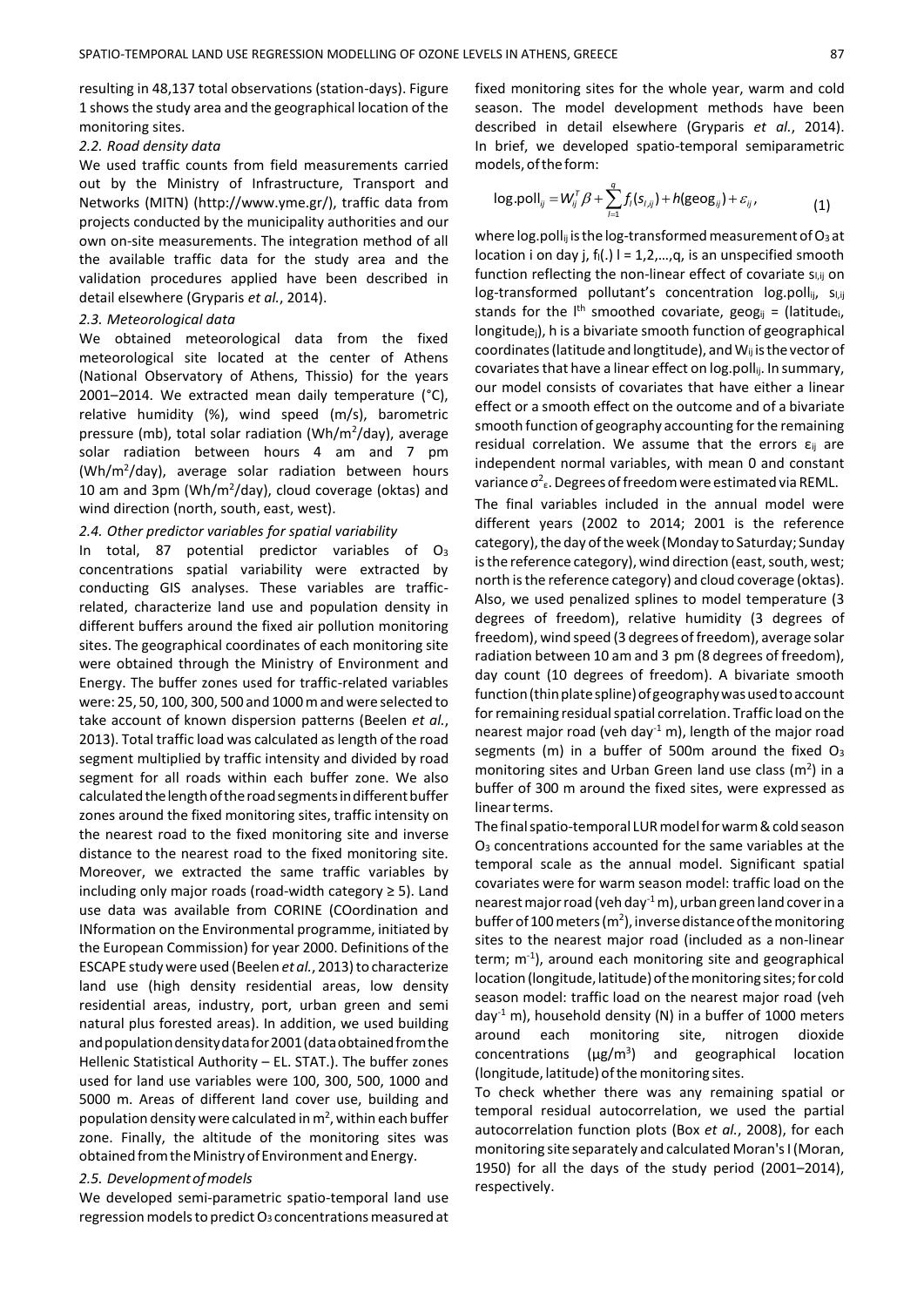## *2.6. Model validation*

We performed both temporal and spatial validation as described in Gryparis *et al.* (2014). Briefly, we calculated the overall and by-site bias by comparing the daily  $O_3$  predictions with the measurements for the year 2015 (not used in the model development) at the same fixed site monitoring locations. We validated our developed models with leaveone-out cross validation (LOOCV). Furthermore, we estimated the percentage explained spatial and temporal variability of the annual model's, by excluding all temporal and spatial terms respectively and comparing adjusted-R<sup>2</sup> values.

All analysis was conducted using the R statistical software (version 2.10.1; R Development Core Team, 2009) and the R library "SemiPar" version 1.0-2.

## **3. Results and discussion**

#### *3.1. Distribution ofO<sup>3</sup> concentrations and covariates*

Data on O<sub>3</sub> concentrations were available from a maximum of 12 fixed stations during the period 2001 to 2014. Table 1 presents the summary statistics for the available 8-hour maximum O<sup>3</sup> data for each fixed site. Also, a description of site type, distance to nearest road segment and altitude of fixed sites is given in Table 1. Annual concentrations presentedanincreasein2011followedby adeclineby about 7% in 2008–2014. Monitoring sites at traffic locations showed significantly (p-value  $<$  0.001) lower mean O<sub>3</sub> concentrations compared to background locations (50.7 μg/m<sup>3</sup> vs 75.0 μg/m<sup>3</sup>, respectively). The spatial variability of the average  $O_3$  concentrations in the study area was larger compared to the temporal variability (persite range: -36.9% to 59.7% & -11.4% to 14.1% of the overall mean value, respectively).

Table 2 presents summary statistics for the meteorological covariates included in the final models. In addition to the geographical location of the monitoring sites, Figure 1 also shows the "Urban Green" land cover class available from CORINE and the major road network in the study area.

## *3.2. Model selected, Spatial and temporal variability and model performance*

Table 3 summarizes the estimated coefficients for the final set of linear predictors included in the annual  $O<sub>3</sub>$  spatiotemporal LUR model. Traffic load on the nearest major road, length of the major road segments in a buffer of 500 m around the fixed  $O_3$  monitoring sites, urban green land use class in a buffer of 300 m around the fixed O<sup>3</sup> monitoring sites, cloud coverage and day of the week (compared to Sunday = reference category) were negatively associated with  $O<sub>3</sub>$  levels. A significant annual incline in  $O_3$  concentrations was shown, compared to year 2001 (reference category). The lowest  $O<sub>3</sub>$  concentrations were associated with west winds. The adjusted- $R^2$  of the developed annual model was 0.76, while for the warm and cold season it was 0.70 and 0.71, respectively. Model assumptions were not violated. Inspection of the PACF plots separately per site did not reveal any major temporal residual autocorrelation. There was no significant spatial autocorrelation in the residuals of the models, since only 10% of the days from the 14-year study period resulted in Moran's I p-value <0.05.

#### *3.3. Model validation*

The predicted values were compared with the actual  $O<sub>3</sub>$ measurements for the year 2015 (not used in the model building procedure), per fixed monitoring site. We found that the daily mean model predictions were on average higher compared to the daily mean observed values (Figure 2). The overall bias of the O<sub>3</sub> prediction (calculated as observed-predicted values for year 2015) was -2.5  $\mu$ g/m<sup>3</sup>, while the by site-type bias was -7.3  $\mu$ g/m<sup>3</sup> for the traffic sites and was -2.6  $\mu$ g/m<sup>3</sup> for the background sites. Therefore, the developed model seems to perform better for background monitors.

Figure 3 shows the error bar plot of the annual mean observed and predicted  $O_3$  values, for 2015, per fixed monitoring site. A couple of sites (i.e. ATH, PIR1, SMY) displayed differences between measured and estimated values.



**Figure 2.** Plot of the daily average  $O_3$ -8h ( $\mu$ g/m<sup>3</sup>) observed (solid line) and predicted (dash line) values for the year 2015



**Figure 3.** Error bar for the 2015 annual mean  $O_3$ -8h ( $\mu$ g/m<sup>3</sup>) observed (black color) & predicted (grey color) values along with their 95% C.I., by monitoring site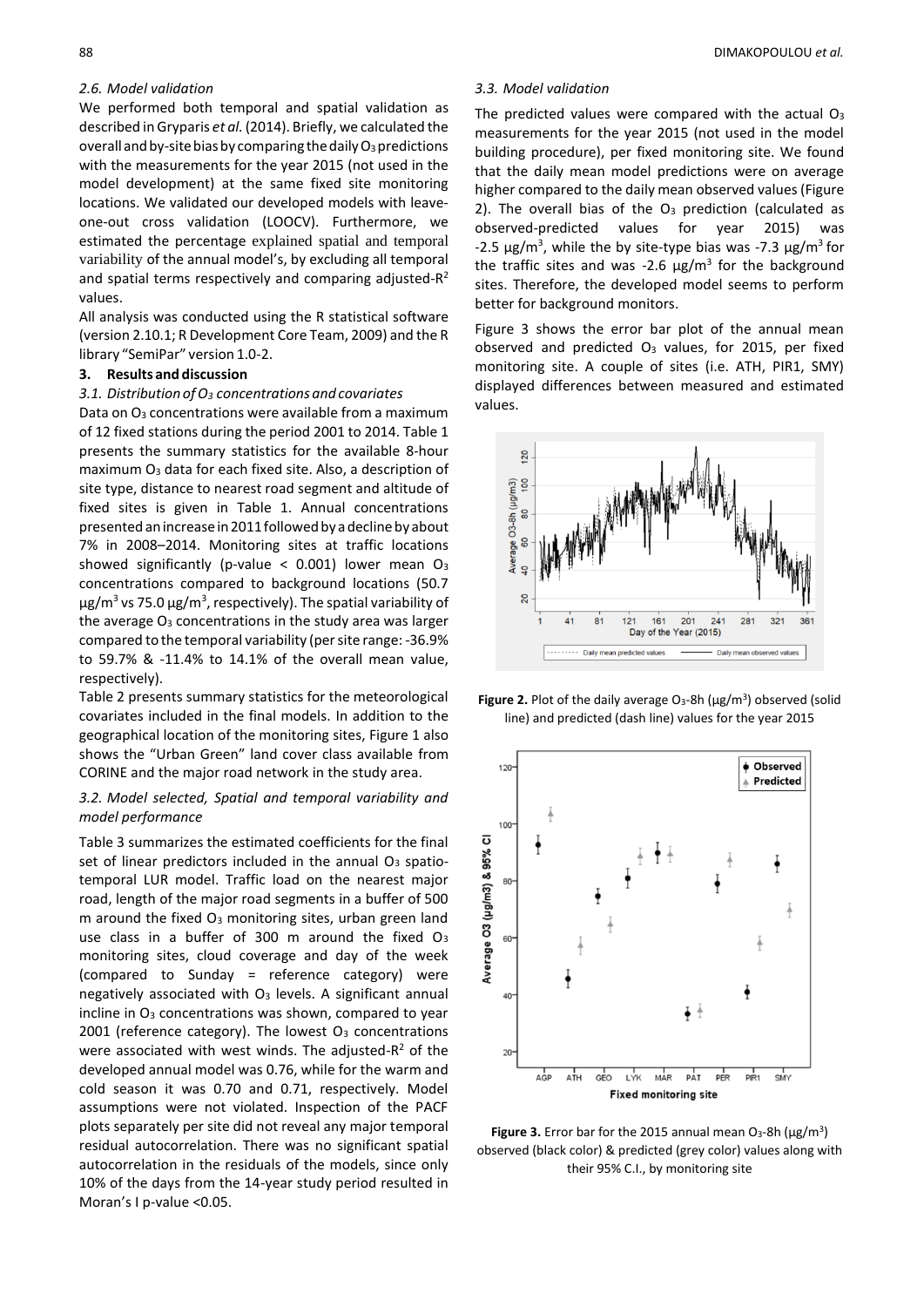Table 1. Description of the fixed monitoring sites operated by the Ministry of Environment and Energy in the greater Athens area and summary statistics for the available 8-hour maximum O<sub>3</sub> measurements by site during 2001–2014

|                  |                     |                          | Distance (m) to the<br>nearest |                      |      | $O_3 (\mu g/m^3)$ |                   |        |                |           |  |
|------------------|---------------------|--------------------------|--------------------------------|----------------------|------|-------------------|-------------------|--------|----------------|-----------|--|
| Site ID          | Site type           | <b>Street</b>            | <b>Major street</b>            | Altitude (a.m.s.l.)* | Mean | SD                | 25%<br>percentile | Median | 75% percentile | Min-Max   |  |
| ATH              | Urban Street Site   | 12                       | 12                             | 100                  | 48   | 26.0              | 27                | 46     | 66             | $2 - 171$ |  |
| GEO              | Suburban-Industrial | 30                       | 70                             | 40                   | 63   | 30.7              | 38                | 63     | 87             | $1 - 158$ |  |
| <b>LYK</b>       | Suburban            | 50                       | 50                             | 234                  | 82   | 33.5              | 56                | 83     | 107            | $1 - 217$ |  |
| <b>MAR</b>       | Urban street site   | 30                       | 150                            | 170                  | 78   | 30.6              | 54                | 76     | 100            | $1 - 195$ |  |
| <b>SMY</b>       | Urban background    | 10                       | 100                            | 50                   | 82   | 34.2              | 56                | 83     | 110            | $2 - 224$ |  |
| <b>PAT</b>       | Urban Street Site   | 3                        | 3                              | 105                  | 28   | 20.6              | 11                | 22     | 39             | $1 - 105$ |  |
| PIR1             | Urban Street Site   | 15                       | 15                             | 20                   | 48   | 26.0              | 27                | 45     | 66             | $2 - 142$ |  |
| <b>PER</b>       | Urban background    | 8                        | 80                             | 80                   | 77   | 31.5              | 51                | 78     | 102            | $1 - 192$ |  |
| AGP              | Suburban background | 200                      | 200                            | 290                  | 94   | 31.3              | 69                | 93     | 117            | $9 - 218$ |  |
| ZOG              | Suburban background | 800                      | 800                            | 245                  | 83   | 30.0              | 61                | 84     | 104            | $1 - 217$ |  |
| PIR <sub>2</sub> | Urban background    | $\overline{\phantom{a}}$ | $\overline{\phantom{a}}$       | 25                   | 57   | 29.8              | 35                | 54     | 74             | $3 - 160$ |  |
| GAL              | Suburban background | $\overline{7}$           | 75                             | 154                  | 75   | 35.7              | 48                | 74     | 99             | $1 - 211$ |  |

*\*above mean sea level*

**Table 2**. Summary statistics for the meteorological data (daily values; 2001–2014) from the National Observatory site in the center of the greater Athens area

| <b>Meteorological variables</b>                             | Mean (SD)   | Min-Max                    |  |
|-------------------------------------------------------------|-------------|----------------------------|--|
| Temperature (°C)                                            | 19 (7.4)    | $-7 - 36$                  |  |
| Relative humidity (%)                                       | 64 (14.7)   | $24 - 100$                 |  |
| Wind speed (m/sec)                                          | 3.2(1.6)    | $0.3 - 12.7$               |  |
| Solar radiation between 4am to 7pm (Wh/m <sup>2</sup> /day) | 289 (146.0) | $0 - 554$                  |  |
| Cloud coverage (oktas)                                      | 4(2.5)      | $0 - 8$                    |  |
| Wind direction (daily prevailing)                           |             | Frequency (%) <sup>1</sup> |  |
| North                                                       | 2,289       | 51.3                       |  |
| East                                                        | 205         | 4.6                        |  |
| South                                                       | 1,554       | 34.9                       |  |
| West                                                        | 410         | 9.2                        |  |

*1Number of days within the study period 2001–2014, with prevailing wind direction and corresponding percentage*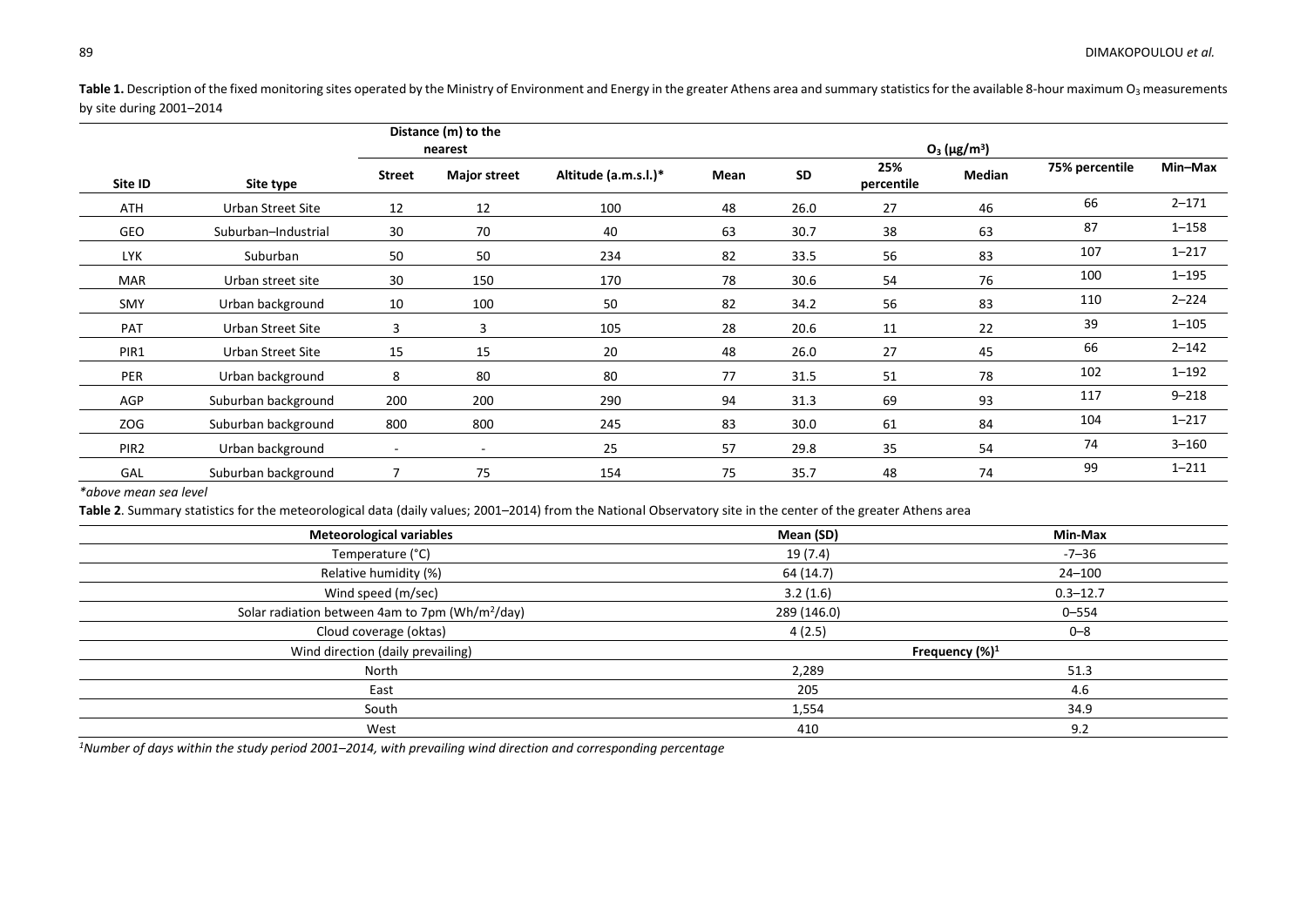LOOCV of the O<sub>3</sub> annual model resulted in a crossvalidation adjusted- $R^2$  of 0.73 (warm: 0.65 and cold: 0.70). The overall bias of the CV predictions (calculated as observed-CV predicted values) was -0.3  $\mu$ g/m<sup>3</sup>, while the by site-type bias was -0.8  $\mu$ g/m<sup>3</sup> for the traffic sites and was -0.3  $\mu$ g/m<sup>3</sup> for the background sites. Therefore, also when taking into account the CV predictions the developed model performs slightly better at background sites. The exclusion of all the spatial covariates of the annual  $O<sub>3</sub>$ model (traffic load on the nearest major road, length of the

major road segments in a buffer of 500 m around the fixed O3 monitoring sites, urban green land use class in a buffer of 300 m around the fixed sites and the bivariate smooth term of fixed sites coordinates) resulted in an adjusted-R<sup>2</sup> of 0.51. On the other hand, the exclusion of all temporal covariates resulted in an adjusted-R <sup>2</sup> of 0.28. Therefore, all spatial terms together accounted for approximately 32.9% in the  $O_3$  of the explained variability, while all temporal term for 63.2%.

Table 3. Estimates of the linear predictors in the developed O<sub>3</sub> spatio-termporal model. Additionally, the model included penalized splines for daily average temperature, relative humidity, wind speed, solar radiation and a variable for day count and a bivariate term of monitoring site geography

| Variable                                                                    | <b>Coefficient</b>     | p-value            | 95% C.I.                                       |  |  |
|-----------------------------------------------------------------------------|------------------------|--------------------|------------------------------------------------|--|--|
| Intercept                                                                   | $-1.06 \times 10^{4}$  | 0.679              | $(-6.09 \times 10^4, 3.96 \times 10^4)$        |  |  |
| Urban green in a buffer of 300 m around                                     | $-2.82 \times 10^{-4}$ | 0.009              | $(-4.94 \times 10^{-4}, -7.01 \times 10^{-5})$ |  |  |
| Road length of major roads in a buffer of 500 m around monitoring sites (m) | $-2.35 \times 10^{-3}$ | 0.015              | $(-4.24 \times 10^{-3}, -4.52 \times 10^{-4})$ |  |  |
| Traffic intensity on nearest major road                                     | $-5.36 \times 10^{-3}$ | < 0.001            | $(-6.06 \times 10^{-3}, -4.65 \times 10^{-3})$ |  |  |
| Wind direction (daily prevailing)                                           |                        |                    |                                                |  |  |
| North                                                                       |                        | Reference category |                                                |  |  |
| East                                                                        | 0.55                   | 0.193              | $(-0.28, 1.38)$                                |  |  |
| South                                                                       | 1.63                   | < 0.001            | (1.20, 2.07)                                   |  |  |
| West                                                                        | $-1.06$                | 0.001              | $(-1.68, -0.45)$                               |  |  |
| Cloud coverage (oktas)                                                      | $-0.30$                | < 0.001            | $(-0.41, -0.19)$                               |  |  |
| Day of the week                                                             |                        |                    |                                                |  |  |
| Sunday                                                                      | Reference category     |                    |                                                |  |  |
| Monday                                                                      | $-8.78$                | < 0.001            | $(-9.40, -8.16)$                               |  |  |
| Tuesday                                                                     | $-8.91$                | < 0.001            | $(-9.53, -8.29)$                               |  |  |
| Wednesday                                                                   | $-8.72$                | < 0.001            | $(-9.34, -8.10)$                               |  |  |
| Thursday                                                                    | $-8.08$                | < 0.001            | $(-8.70, -7.46)$                               |  |  |
| Friday                                                                      | $-8.78$                | < 0.001            | $(-9.40, -8.16)$                               |  |  |
| Saturday                                                                    | $-3.13$                | < 0.001            | $(-3.75, -2.51)$                               |  |  |
| Year                                                                        |                        |                    |                                                |  |  |
| 2001                                                                        |                        |                    | Reference category                             |  |  |
| 2002                                                                        | 6.18                   | < 0.001            | (5.04, 7.32)                                   |  |  |
| 2003                                                                        | 11.05                  | < 0.001            | (9.06, 13.04)                                  |  |  |
| 2004                                                                        | 14.04                  | < 0.001            | (11.48, 16.60)                                 |  |  |
| 2005                                                                        | 20.37                  | < 0.001            | (17.06, 23.68)                                 |  |  |
| 2006                                                                        | 26.42                  | < 0.001            | (22.23, 30.61)                                 |  |  |
| 2007                                                                        | 33.18                  | < 0.001            | (28.11, 38.25)                                 |  |  |
| 2008                                                                        | 44.69                  | < 0.001            | (38.72, 50.66)                                 |  |  |
| 2009                                                                        | 50.31                  | < 0.001            | (43.40, 57.23)                                 |  |  |
| 2010                                                                        | 46.34                  | < 0.001            | (39.94, 52.74)                                 |  |  |
| 2011                                                                        | 44.18                  | < 0.001            | (39.06, 49.30)                                 |  |  |
| 2012                                                                        | 37.44                  | < 0.001            | (32.64, 42.24)                                 |  |  |
| 2013                                                                        | 29.45                  | < 0.001            | (25.59, 33.31)                                 |  |  |
| 2014                                                                        | 23.75                  | < 0.001            | (20.29, 27.22)                                 |  |  |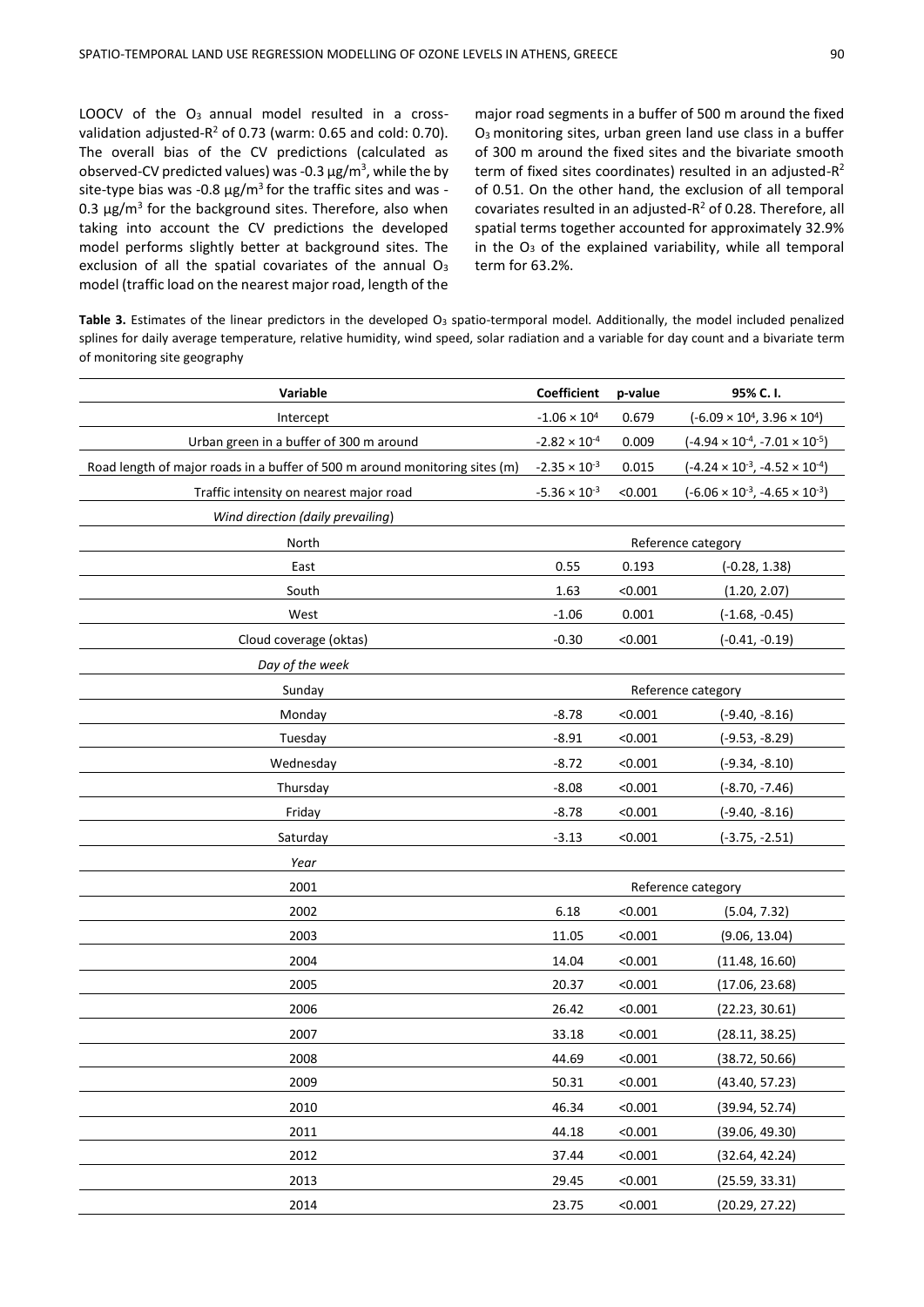### *3.4. Discussion*

A LUR model was developed for the greater Athens area, that explained the 76% of the spatio-temporal variability in annual O<sub>3</sub>-8h concentrations and the 70% and 71% of the spatio-temporal variability in warm- and cold- season O3- 8h concentrations. The model is a useful tool that can be used in different epidemiological study designs. For example, in a time series or panel study it can predict daily O3-8h values for the time period 2001 to 2014. For subsequent use in studies assessing long-term effects an average of  $O<sub>3</sub>$ -8h exposure over the time period of interest can easily be calculated from daily predicted values. Moreover, the model can provide an  $O<sub>3</sub>$ -8h estimate for any geographical point in the study area. Therefore, in case address history, work address or personal time activity patterns are known, it can be used to calculate a weighted average of exposure to O<sub>3</sub>-8h concentrations. This may lead towards a decrease in exposure measurement error.

Previous studies in Europe have developed models for O<sup>3</sup> exposure assessment based on a LUR-model approach for capturing fine scale patterns of air pollution. Kerckhoffs *et al.* (2015) developed a national fine spatial scale LUR model for the Netherlands that explained 71% of the spatial variation in summer average O<sub>3</sub> concentrations. Malmqvist *et al.* (2014) developed LUR models for two cities in Sweden (Malmo and Umea), with model  $R^2$  values of 0.40 and 0.67, respectively. Both studies used similar spatial predictor variables as in the present paper (traffic intensity, major road length and urban green space). A study in Quebec, Canada developed a spatio-temporal LUR model that explained 47% of the variability in summer ground-level O<sup>3</sup> (Adam-Poupart *et al.*, 2014). The temporal covariates included in their final model (temperature, precipitation, day of the year, year) were also similar to our temporal predictors. Subsequently, combining the LUR with the Bayesian maximum entropy model improved the model fit ( $R^2$  = 0.65). Recent studies on O<sup>3</sup> exposure assessment combine CTM outputs with LUR models to improve model fit (Akita *et al.*, 2014; De Nazelle *et al.*, 2010; Wang *et al.*, 2016). The integration of a large-scale CTM model and LUR model, in a study by Wang *et al.* (2016) in the USA, resulted in an improvement in the predictability of estimates for  $O<sub>3</sub>$  (spatio-temporal LUR model:  $R^2$  = 0.75 vs combined model:  $R^2$  = 0.78). While, another study in Canada (Hystad *et al.*, 2012), which included dispersion estimated  $O<sub>3</sub>$  concentrations as an additional predictor variable in the LUR model, explained 56% of the spatio-temporal variability in  $O_3$  concentrations. The  $R^2$  values of our models are within the range of those previously reported in the literature. Furthermore, our model is locally generated and it is able to capture fine scale spatio-temporal patterns of  $O<sub>3</sub>$  concentrations in contrast to LUR models that have been developed over different and large study areas (i.e. different countries) (de Hoogh *et al.*, 2018).

The aim of the present study was to capture the spatiotemporal variation of  $O_3$  concentrations in the greater Athens area, Greece. A map of long-term average of O<sup>3</sup> concentrations estimated from the annual model for 1,000 randomly selected geographical points within the study area, shows higher concentrations in the suburban areas compared to the urban areas (Figure 4).



**Figure 4.** Long-term average of O<sub>3</sub> (daily 8-hour maximum) concentrations estimated by the annual spatio-temporal LUR model, at 1,000 randomly selected geographical points.

This is consistent with urban decrement, since emissions of primary pollutants such as NO scavenge O3. Moreover, similar maps of long-term average of  $O<sub>3</sub>$  concentrations estimated from the warm- and cold-season model shows higher O<sub>3</sub> concentrations during the warm season and lower O<sub>3</sub> concentrations in the cold season (Figures 5 and 6)



**Figure 5**. Long-term average of O<sub>3</sub> (daily 8-hour maximum) concentrations estimated by the warm season spatio-temporal LUR model, at 1,000 randomly selected geographical points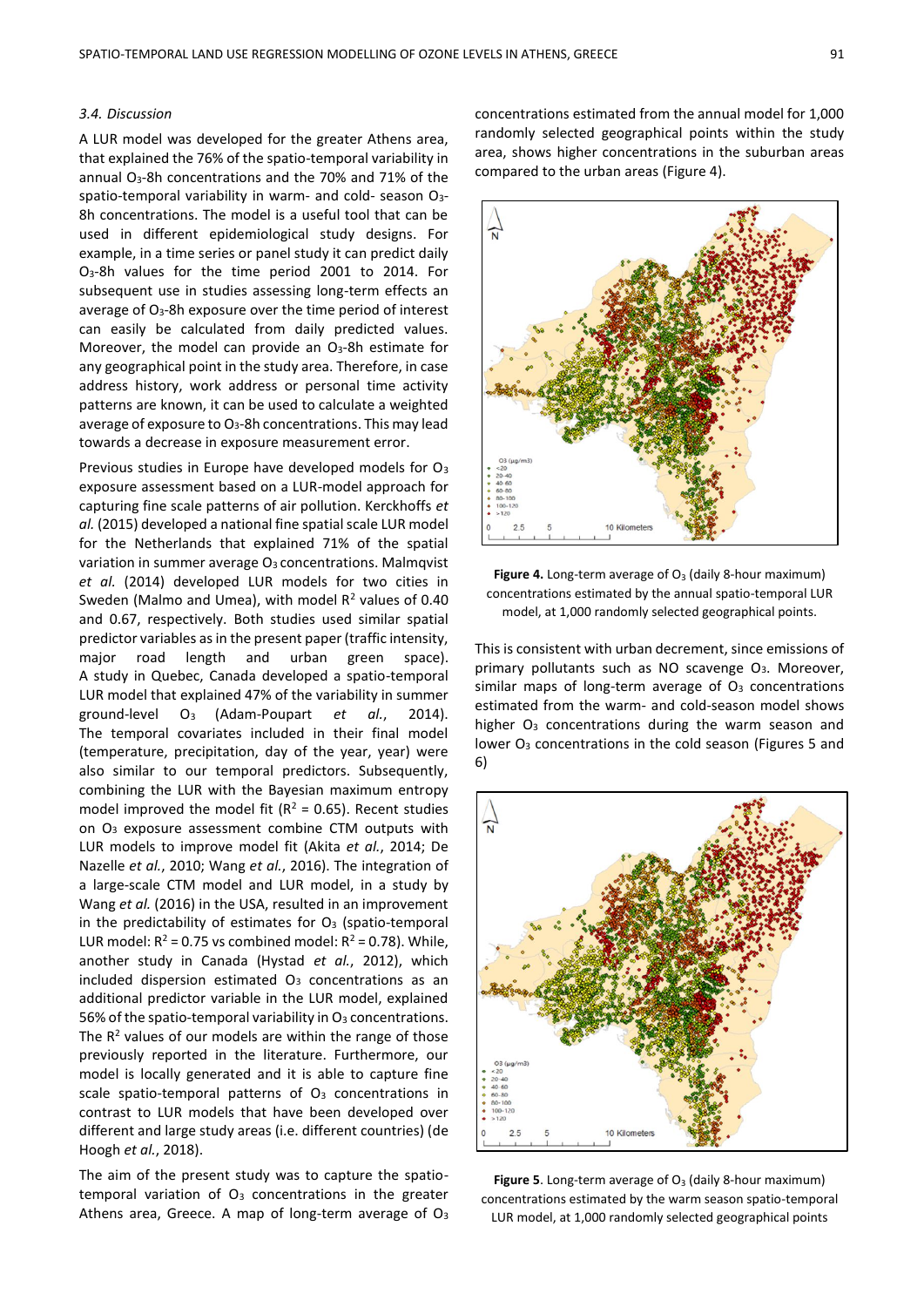



This is consistent with the known  $O<sub>3</sub>$  seasonal variation pattern. These findings suggest that the developed models account for both spatio-temporal  $O<sub>3</sub>$  concentrations variation and therefore may decrease exposure measurement error in epidemiological studies.

The declining trend observed in concentration levels of O<sup>3</sup> in the study area is linked to Greece's financial crisis from 2010, which resulted in a 100% rise in petrol prices, followed by an immediate traffic decrease of about 10% (MITN). However, despite this decreasing trend, climate change could lead to an increase in the levels of  $O<sub>3</sub>$ concentrations. Temperature and O<sup>3</sup> formation are strongly dependent. As temperatures rise and stay elevated for longer periods of time (EPA, 2009), it is probable that the number of days that are conducive to O<sup>3</sup> formation will increase. Therefore, variables that capture long-term trends should be considered as possible predictors during the model development procedure.

A limitation of our study is that we used LOOCV in order to validate our developed models, rather than applying other validation methods such as k-fold cross validation. This was due to the number of available air pollution monitoring sites located in the study area and may led to overestimation of the predictive ability of the models (Wang *et al.*, 2013). Also, a disadvantage was that daily O<sub>3</sub> concentrations estimated from a CTM were not available for the study area and time period. Hence, we could not apply a combined modeling approach as in other studies (Hystad *et al.*, 2012; Wang *et al.*, 2016) which suggest that exposure estimates at a location which is not close to a monitoring site may be improved by applying a hybrid model approach.

#### **4. Conclusions**

We developed and assessed the validity of an annual, warm- and cold- season spatio-temporal LUR model for O38h, for the greater Athens area, Greece. Our developed models are capable of providing fine-scale daily O<sup>3</sup> concentration estimates, for a 14-year period and for an urban area that is the most populated in Greece (3,752,973 inhabitants; according to Census 2011, EL. STAT.). Subsequently, such predictions can be used in health effects analysis of air pollution. Moreover, a weighted average of the overall exposure to O3-8h can be calculated for each participant in case address history or personal time activity diary information is available. Since our developed models predict daily values, they can be used for either short-term or long-term exposure health effects analysis, the latter by averaging the daily estimates over the time interval of interest. Therefore, spatio-temporal LUR modeling is a promising method to predict  $O<sub>3</sub>$  annual and warm- or cold- season spatio-temporal variability with adequate accuracy for use in epidemiological studies.

#### **Acknowledgements**

The work presented was funded by the State Scholarships Foundation (IKY) and the Greek government by the National Strategic Reference Framework 2014–2020. Contract Ref: 2016- 050-0503-8976.

#### **References**

- Adam-Poupart A., Brand A., Fournier M., Jerrett M. and Smargiassi A. (2014), Spatiotemporal modeling of ozone levels in Quebec (Canada): a comparison of kriging, land-use regression (LUR), and combined Bayesian maximum entropy– LUR approaches, *Environmental Health Perspectives*, 122, 970–976.
- Akita Y., Baldasano J.M., Beelen R., Cirach M., de Hoogh K., Hoek G., Nieuwenhuijsen M., Serre M.L. and de Nazelle A. (2014), Large Scale Air Pollution Estimation Method Combining Land Use Regression and Chemical Transport Modeling in a Geostatistical Framework, *Environmental Science & Technology*, 48, 4452–4459.
- Atkinson R.W., Butland B.K., Dimitroulopoulou C., Heal M.R., Stedman J.R., Carslaw N., Jarvis D., Heaviside C., Vardoulakis S., Walton H. and Anderson H.R. (2016), Long-term exposure to ambient ozone and mortality: a quantitative systematic review and meta-analysis of evidence from cohort studies, *BMJ Open*, 23, e009493.
- Beelen R., Hoek G., Vienneau D., Eeftens M., Dimakopoulou K., Pedeli X., Tsai M-Y, Künzli N., Schikowski T., Marcon A., Eriksen K.T., Raaschou-Nielsen O., Stephanou E., Patelarou E., Lanki T., Yli-Tuomi T., Declercq C., Falq G., Stempfelet M., Birk M., Cyrys J., von Klot S., Nádor G., Varró MJ, Dëdelë A., Graþulevièienë R., Mölter A., Lindley S., Madsen C., Cesaroni G., Ranzi A., Badaloni C., Hoffmann B., Nonnemacher M., Krämer U., Kuhlbusch T., Cirach M., de Nazelle A., Nieuwenhuijsen M., Bellander T., Korek M., Olsson D., Strömgren M., Dons E., Jerrett M., Fischer P., Wang M., Brunekreef B. and de Hoogh K**. (**2013), Development of NO<sup>2</sup> and  $NO<sub>x</sub>$  land use regression models for estimating air pollution exposure in 36 study areas in Europe – The ESCAPE project, *Atmospheric Environment*, **72**, 10–23.
- Beelen R., Raaschou-Nielsen O., Stafoggia M., Andersen Z.J., Weinmayr G., Hoffmann B., Wolf K., Samoli E., Fischer P., Nieuwenhuijsen M., Vineis P., Xun W.W., Katsouyanni K., Dimakopoulou K., Oudin A., Forsberg B., Modig L., Havulinna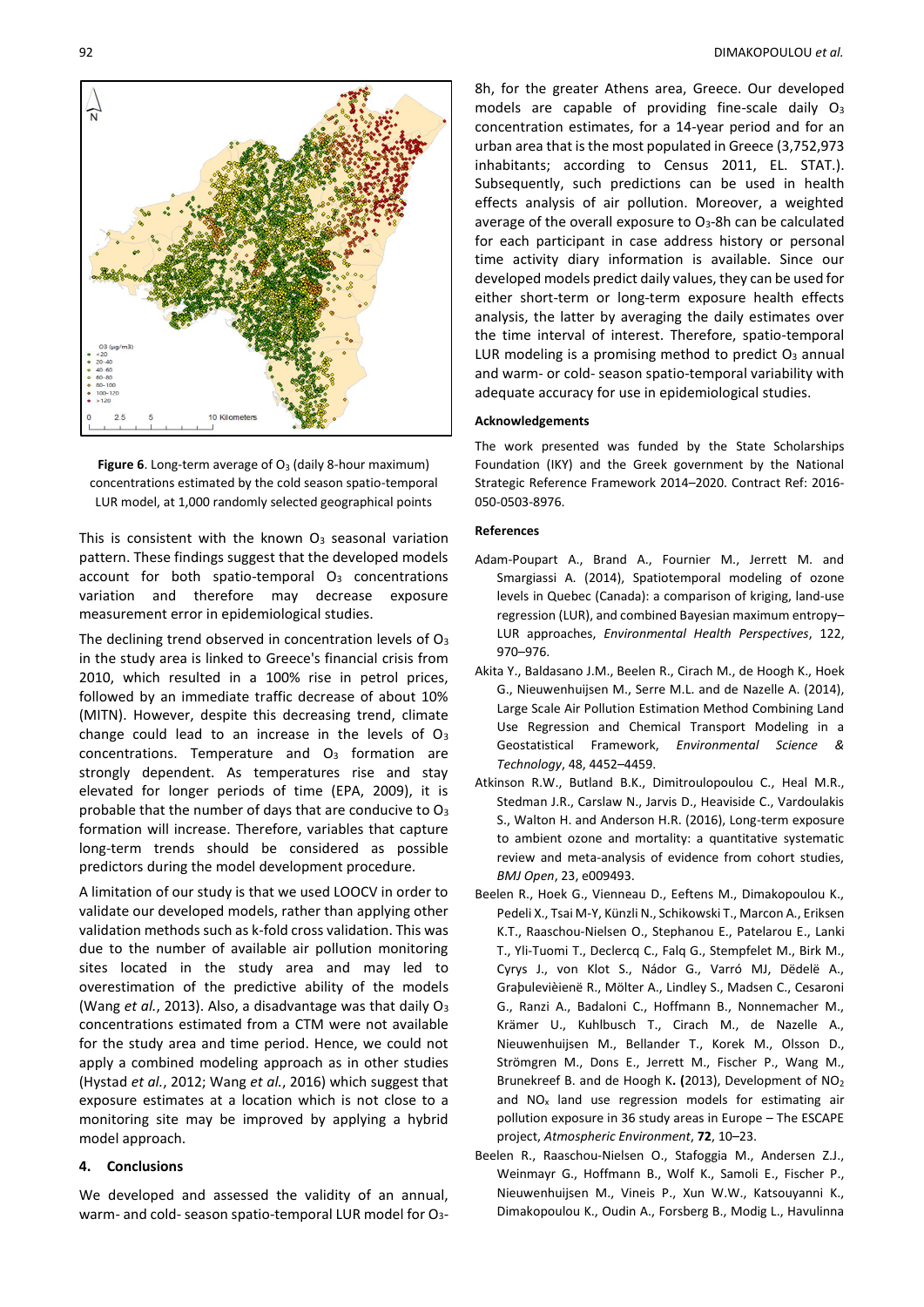A.S., Lanki T., Turunen A., Oftedal B., Nystad W., Nafstad P., De Faire U., Pedersen N.L., Ostenson C.G., Fratiglioni L., Penell J., Korek M., Pershagen G., Eriksen K.T., Overvad K., Ellermann T., Eeftens M., Peeters P.H., Meliefste K., Wang M., Bueno-de-Mesquita B., Sugiri D., Krämer U., Heinrich J., de Hoogh K., Key T., Peters A., Hampel R., Concin H., Nagel G., Ineichen A., Schaffner E., Probst-Hensch N., Künzli N., Schindler C., Schikowski T., Adam M., Phuleria H., Vilier A., Clavel-Chapelon F., Declercq C., Grioni S., Krogh V., Tsai M.Y., Ricceri F., Sacerdote C., Galassi C., Migliore E., Ranzi A., Cesaroni G., Badaloni C., Forastiere F., Tamayo I., Amiano P., Dorronsoro M., Katsoulis M., Trichopoulou A., Brunekreef B. and Hoek G. (2014), Effects of long-term exposure to air pollution on natural-cause mortality: an analysis of 22 European cohorts within the multicentre ESCAPE project, *Lancet*, **383**, 785–795.

- Brunekreef B., Annesi-Maesano I., Ayres J.G., Forastiere F., Forsberg B., Künzli N., Pekkanen J. and Sigsgaard T. (2012), Ten principles for clean air, *European Respiratory Society*, **39**, 525–528.
- Dadvand P., Figueras F., Basagaña X., Beelen R., Martinez D., Cirach M., Schembari A., Hoek G., Brunekreef B. and Nieuwenhuijsen M.J**. (**2013), Ambient air pollution and preeclampsia: a spatiotemporal analysis, *Environmental Health Perspectives*, **121**, 1365–1371.
- de Hoogh K., Chen J., Gulliver J., Hoffmann B., Hertel O., Ketzel M., Bauwelinck M., van Donkelaar A., Hvidtfeldt U.A., Katsouyanni K., Klompmaker J., Martin R.V., Samoli E., Schwartz P.E., Stafoggia M., Bellander T., Strak M., Wolf K., Vienneau D., Brunekreef B. and Hoek G. (2018), Spatial PM<sub>2.5</sub>, NO2, O<sup>3</sup> and BC models for Western Europe - Evaluation of spatiotemporal stability, *Environment International*, **120**, 81– 92.
- De Nazelle A., Arunachalam S. and Serre M.L**. (**2010), Bayesian Maximum Entropy Integration of Ozone Observations and Model Predictions: An Application for Attainment Demonstration in North Carolina, *Environmental Science & Technology*, **44**, 5707–5713.
- Dimakopoulou K., Gryparis A. and Katsouyanni K. (2017), Using spatio-temporal land use regression models to address spatial variation in air pollution concentrations in time series studies, *Air Quality, Atmosphere & Health*, **10**, 1139–1149.
- Dimakopoulou K., Samoli E., Beelen R., Stafoggia M., Andersen Z.J., Hoffmann B., Fischer P., Nieuwenhuijsen M.J., Vineis P., Xun W.W., Hoek G., Raaschou -Nielsen O., Oudin A., Forsberg B., Modig L., Jousilahti P., Lanki T., Turunen A., Oftedal B., Nafstad P., Schwarze P.E., Penell J., Fratiglioni L., Andersson N., Pedersen N., Korek M., De Faire U., Eriksen K.T., Tjønneland A., Becker T., Wang M., Bueno-de-Mesquita B., Tsai M.Y., Eeftens M., Peeters P.H., Meliefste K., Marcon A., Krämer U., Kuhlbusch T.A., Vossoughi M., Key T., de Hoogh K., Hampel R., Peters A., Heinrich J., Weinmayr G., Concin H., Nagel G., Ineichen A., Jacquemin B., Stempfelet M., Vilier A., Ricceri F., Sacerdote C., Pedeli X., Katsoulis M., Trichopoulou A., Brunekreef B., Katsouyanni K. and on behalf of the ESCAPE group. (2014), Air pollution and non-malignant respiratory mortality in 16 cohorts within the ESCAPE project, *American Journal of Respiratory and Critical Care Medicine*, **189**, 684– 696.
- EEA (European Environment Agency), Air quality in Europe 2011 report, 2011 Luxembourg: Publications Office of the European Union.
- Eeftens M., Beelen R., de Hoogh K., Bellander T., Cesaroni G., Cirach M., Declercq C., Dedele A., Dons E., de Nazelle A., Dimakopoulou K., Eriksen K., Falq G., Fischer P., Galassi C., Grazuleviciene R., Heinrich J., Hoffmann B., Jerrett M., Keidel D., Korek M., Lanki T., Lindley S., Madsen C., Molter A., Nador G., Nieuwenhuijsen M., Nonnemacher M., Pedeli X., Raaschou-Nielsen O., Patelarou E., Quass U., Ranzi A., Schindler C., Stempfelet M., Stephanou E., Sugiri D., Tsai M.Y., Yli-Tuomi T., Varro M.J., Vienneau D., Klot S., Wolf K., Brunekreef B. and Hoek G. (2012), Development of Land Use Regression models for PM(2.5), PM(2.5) absorbance, PM(10) and PM(coarse) in 20 European study areas; results of the ESCAPE project, *Environmental Science & Technology*, **46**, 11195–11205.
- EPA (Environmental Protection Agency) (2009), Assessment of the impacts of global change on regional U.S. air quality: A synthesis of climate change impacts on ground-level ozone(An interim report of the U.S. EPA Global Change Research Program). ePA/600/r-07/094f Washington, Dc: ePA. online at a state of the state of the state and state at a state of the state at a state at a state  $\alpha$ cfpub.epa.gov/ncea/cfm/recordisplay.cfm?deid=203459 #Download, accessed on October 1, 2018.
- Gryparis A., Coull B.A., Schwartz J. and Suh H. (2007), Latent variable semiparametric regression models for spatiotemporal modelling of mobile source pollution in the Greater Boston Area, *Applied Statistics*, **56**, 183–209.
- Gryparis A., Dimakopoulou K., Pedeli X. and Katsouyanni K. (2014), Spatio-temporal semiparametric models for  $NO<sub>2</sub>$  and  $PM<sub>10</sub>$ concentration levels in Athens, Greece, *Science of the Total Environment*, **479–480**, 21–30.
- Hystad P., Demers P.A., Johnson K.C., Brook J., van Donkelaar A., Lamsal L., Martin R. and Brauer M. (2012), Spatiotemporal air pollution exposure assessment for a Canadian populationbased lung cancer case-control study, *Environmental Health*, **11**, 22.
- Jerrett M., Arain A., Kanaroglou P., Beckerman B., Potoglou D. and Sahsuvaroglu T. (2005), A review and evaluation of intraurban air pollution exposure models, *Journal of Exposure Analysis and Environmental Epidemiology*, **15**, 185–204.
- Jerrett M., Burnett R.T., Pope CA 3rd, Ito K., Thurston G., Krewski D., Shi Y., Calle E. and Thun M. (2009), Long-term ozone exposure and mortality, *The New England Journal of Medicine*, **360**, 1085–1095.
- Karakatsani A., Samoli E., Rodopoulou S., Dimakopoulou K., Papakosta D., Spyratos D., Grivas G., Tasi S., Angelis N., Thirios A., Tsiotsios A. and Katsouyanni K. (2017), Weekly Personal Ozone Exposure and Respiratory Health in a Panel of Greek Schoolchildren, *Environmental Health Perspectives*, **125**, 077016.
- Katsoulis M., Dimakopoulou K., Pedeli X., Trichopoulos D., Gryparis A., Trichopoulou A. and Katsouyanni K. (2014), Longterm exposure to traffic-related air pollution and cardiovascular health in a Greek cohort study, *Science of the Total Environment*, 490, 934–940.
- Kerckhoffs J., Wang M., Meliefste K., Malmqvist E., Fischer P., Janssen N.A., Beelen R. and Hoek G. (2015), A national fine spatial scale land-use regression model for ozone, *Environmental Research*, **140**, 440–448.
- Kirrane E.F., Bowman C., Davis J.A., Hoppin J.A., Blair A., Chen H.L., Patel M.M., Sandler D.P., Tanner C.M., Vinikoor-Imler L., Ward M.H., Luben T.J. and Kamel F. (2015), Associations of Ozone